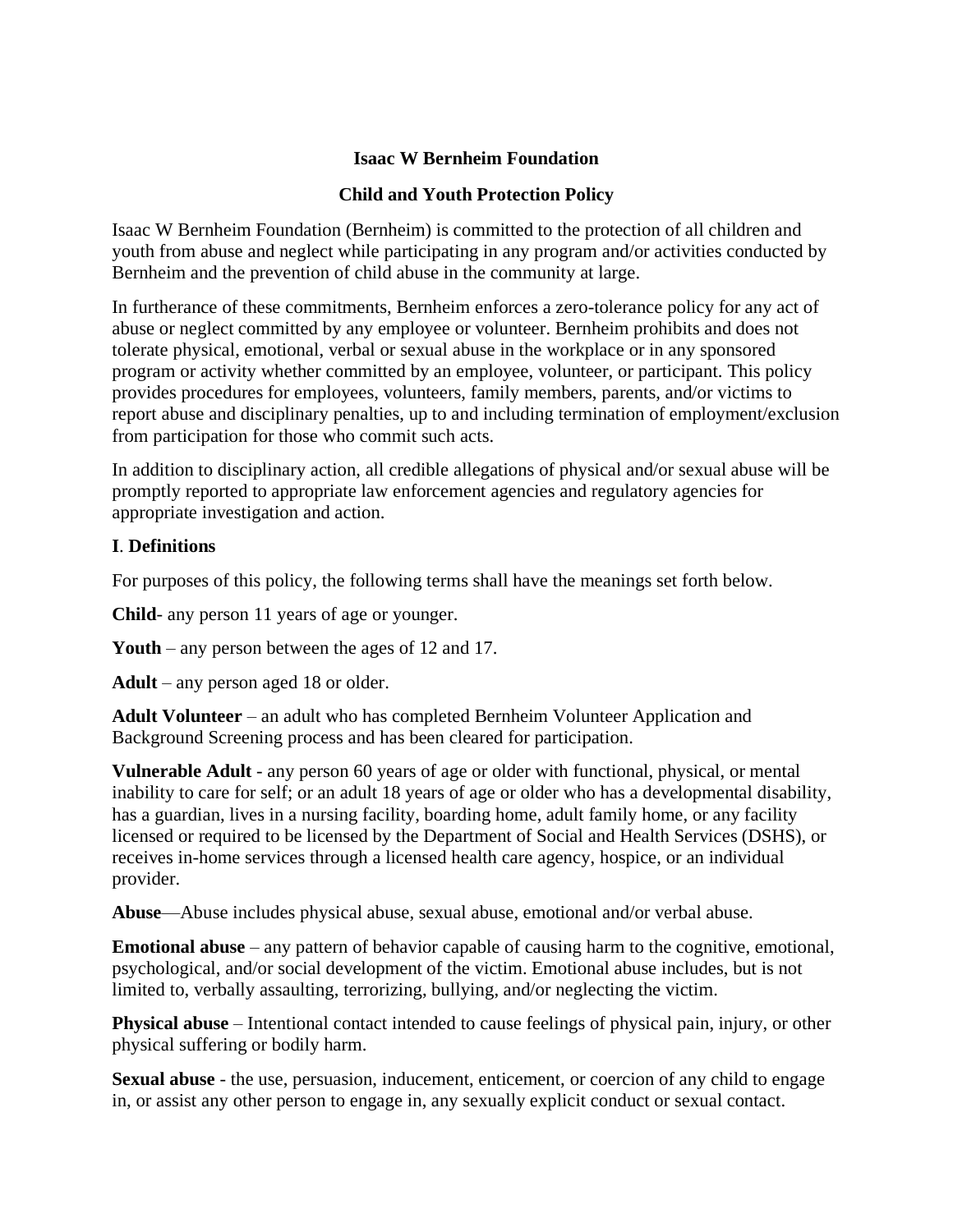Sexual abuse includes, but is not limited to, sexual molestation, sexual assault, sexual exploitation, or sexual injury.

**Verbal abuse** – a pattern of verbal communication with the intent or effect of belittling, shaming, ridiculing, or verbally threatening the victim.

# **II. Screening, Selection of Staff and Volunteers, and Training**

The Human Resources Department in conjunction with Bernheim Senior Management is responsible for implementing and evaluating the process for recruiting, screening, selecting, and training all employees.

The Volunteer Coordinator submits the Volunteer Application to the Human Resource Department for a background check to be run.

## **A. Screening and Selection of Staff and Volunteers**

Any person seeking employment with or to volunteer for Bernheim must complete an employment application or volunteer Application and submit to the required background screening. All adult volunteers and employees must pass the criminal background check imposed by Kentucky statute 160.151.

## **B. Training**

All employees and volunteers working with any child and youth program sponsored by Bernheim will review the Child and Youth Protection Policy and will complete the mandatory Darkness and Light Stewards of Children training. This training will detail how to prevent, recognize, and react responsibly to child physical, emotional, verbal or sexual abuse. Failure to review Bernheim written policy or complete the Stewards of Children training will result in automatic disqualification from employment or volunteering. In addition, all Bernheim employees and volunteers must refresh this training every three years as a condition of employment.

### **III. Supervision of Children and Youth**

### **A. Classroom Activities (Enclosed Space)**

1. In general, all classroom activities involving children or youth should be supervised by a minimum of one adult per ten youth.

2. In addition to the required adult supervision, all classrooms shall be periodically checked by a Bernheim staff member who shall provide additional assistance and/or supervision as needed.

### **B. Non-classroom activities**

1. In general, all non-classroom activities involving children and youth should be supervised by a minimum of one adult per ten youth. Two adults per ten children or youth are preferred.

2. In addition to the required adult supervision, all non-classroom activities shall be periodically checked by a Bernheim staff member who shall provide additional assistance and/or supervision as needed.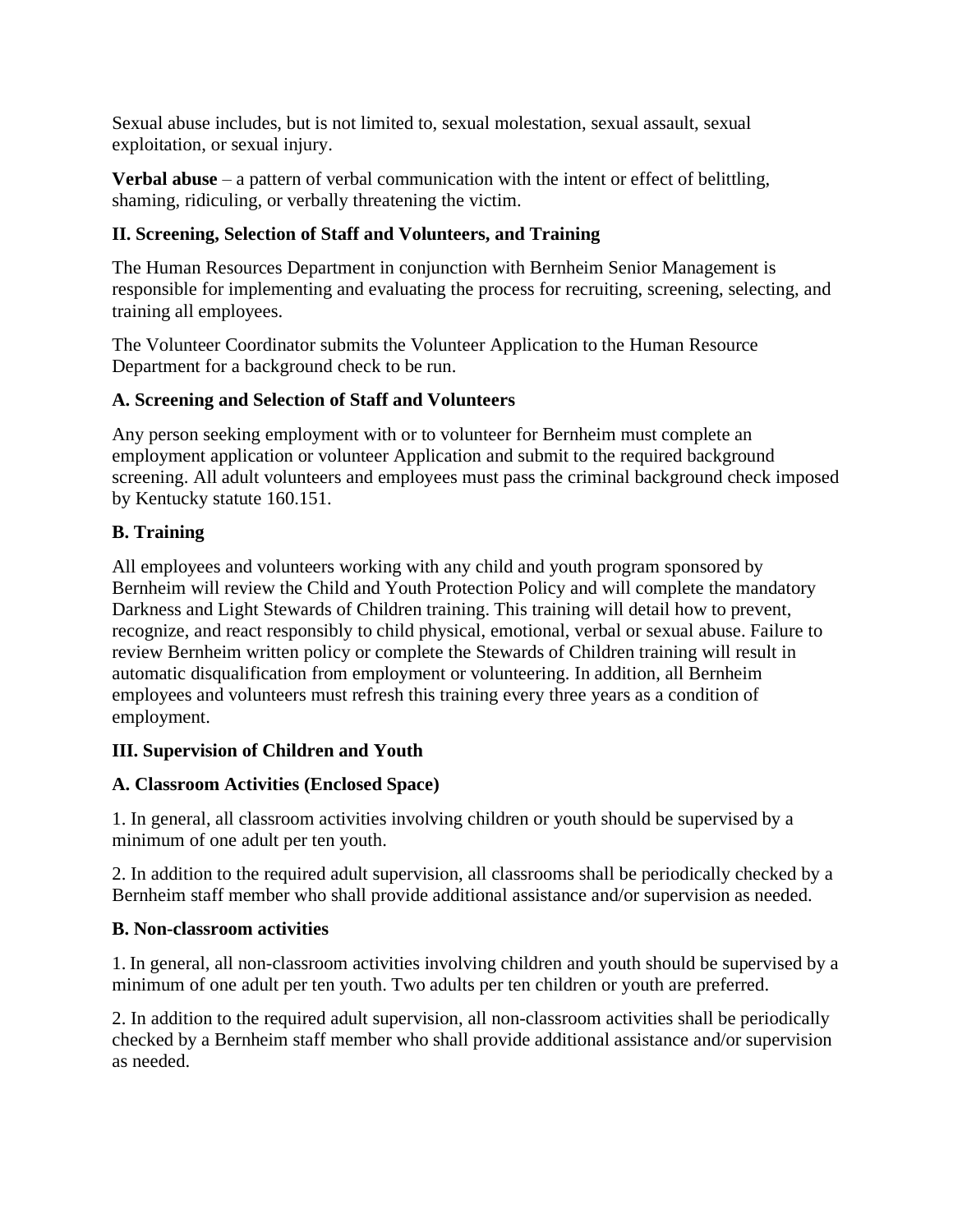3. Bernheim will strive to have at least one screened adult per ten youth or child participants present for all non-classroom activities.

4. Where the activities involve multiple groups such as field trips and day camps, Bernheim shall strive to maintain the same child/youth to adult ratio for both classroom and non-classroom activities. During school-supervised field trips, this number may include school sanctioned adult chaperones.

5. Bernheim also conducts activities throughout the Arboretum and Natural Areas during the year.

## **C. After Program/Activity Release of Children and Youth**

Upon enrollment in any Bernheim program or activity, the parent or guardian or school representative shall be required to pick up the child/youth following the conclusion of the activity or for early release. Verification of identity of persons not personally known by the designated personnel shall be made by photo identification. No child or youth shall be released to an unauthorized person or to an individual whose identity cannot be verified by staff.

### **IV. Prohibited Conduct**

All employees and volunteers involved in any program or activity sponsored by Bernheim are required to adhere to the requirements set forth in this policy and in a manner consistent with reasonable standards for those charged with the supervision of children and youth. All acts of abuse, whether sexual, physical, verbal, and/or emotional are strictly prohibited. Employees determined to have violated the provisions of this policy are subject to immediate dismissal from employment. Volunteers acting in violation of this policy are subject to immediate and permanent disqualification from participation as a volunteer in any Bernheim-sponsored programs.

### **Reporting Allegations of Abuse**

### **A. Duty to Report**

Any employee or volunteer who becomes aware of or suspects that any child or youth is a victim of physical and/or sexual abuse must immediately report such suspicion to the Education Director, Executive Director or Chief Operating Officer (COO). Such report shall be made promptly. Failure to report reasonable suspicions of abuse under this policy is grounds for immediate dismissal from employment and/or disqualification from volunteer service.

### **B. Investigation Procedure**

1. Upon receipt of a report of suspected abuse, the Education Director shall document the allegations and refer the report to either the Executive Director or COO for investigation on the same day the allegation is received.

2. If the accused is an employee, he or she shall immediately be suspended and prohibited from contact with children or youth in Bernheim-sponsored programs. If the accused is a volunteer, he or she shall immediately be suspended from all contact with children or youth in Bernheim programs.